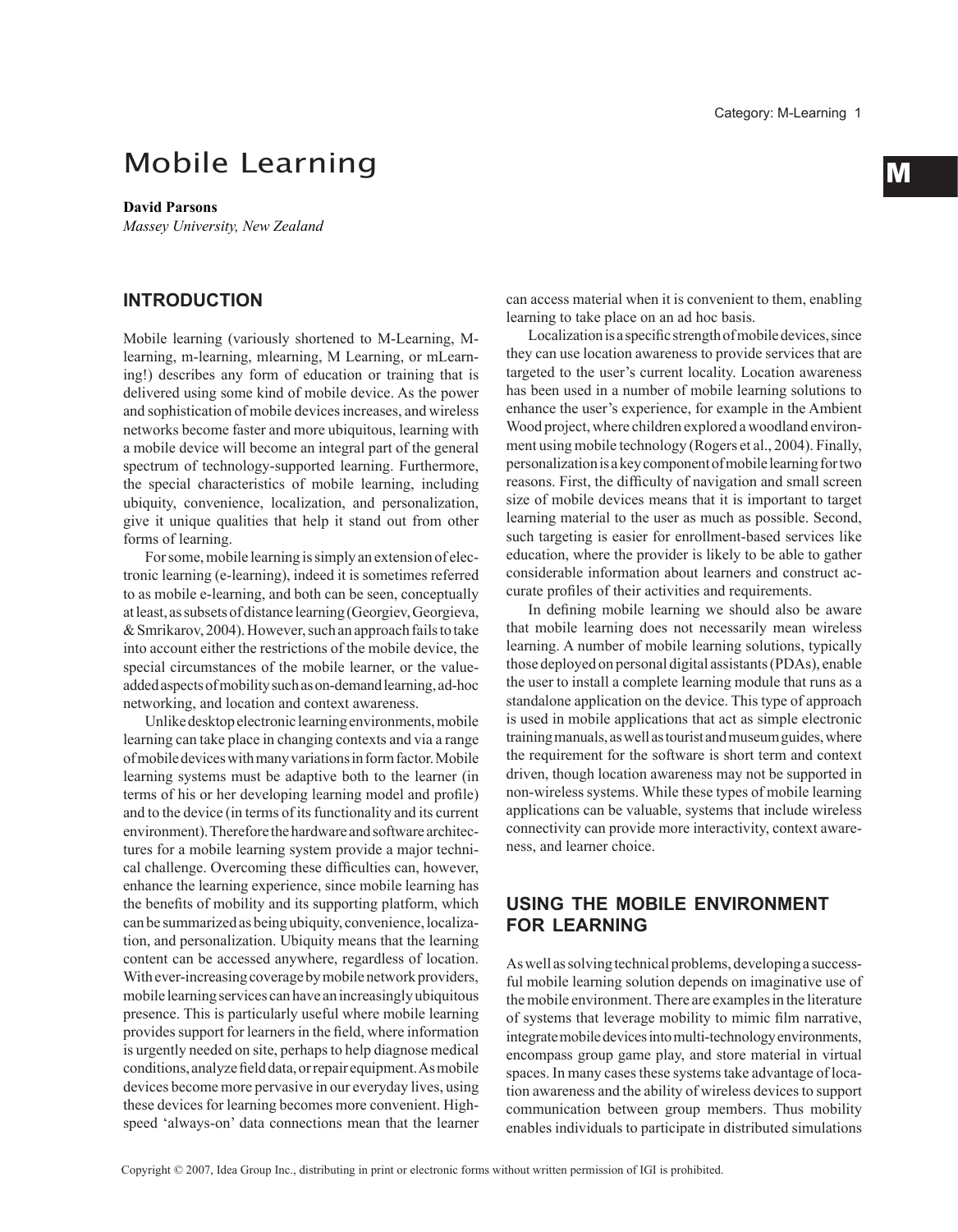and role plays across both space and time. Examples include the use of mobile devices to model the spread of disease and enable multi-role simulations. Learning scenarios with multiple branches can be used to indicate the usefulness of different outcomes, depending upon the decisions made by the learner, for example in medical diagnosis (Setaro, 2001). Lundin and Nulden (2003) describe multimedia scenarios used in a professional context based on the PIER approach, which has four main building blocks: problem-based learning, interactive multimedia, experiential learning, and role playing.

A number of examples of mobile learning are driven very much by the context of the learner, where the mobile device can be taken into an environment and be used as learning support in that environment. Examples of this type of system include those that provide location-aware information that is relevant to the context, those that allow the sharing of information about related contexts, and those that provide information about a context, regardless of actual location. *Location-aware* systems that provide information include tourist systems, and museum and archaeological systems. An interesting example is Urban Tapestries, which links urban stories to specific London locations (Walker, 2004). An early but interesting example of sharing information about related contexts is Wireless Coyote, where mobile learners working in different areas assisted each other's analyses of the environment (Grant, 1993). Sharples (2002) refers to this type of mobile learning system as conversational learning, stressing the value of interactivity between mobile learners. Systems that provide context-related information regardless of actual location include a mobile bird-watching learning system (Chen, Kao, Sheu, & Chiang, 2002) and ELDIT, a language translation system (Trifonova, Knapp, Ronchetti, & Gamper, 2004).

# **Types of Mobile Learning Delivery**

Mobile learning can support many types of learners who will require different types of content and modes of delivery, and a mobile system may integrate with a wider academic or professional program or it may be stand alone. To support the flexibility of the learner, the content of a mobile curriculum needs to be broken down into short and focused nuggets of learning, the type of content that can be accessed in the 'downtime' of the learner, particularly in mobile learning systems that target the professional in the field. In situations where learning is used in a professional context, there is a concept of *just-in-time learning* (Koschembahr, 2005), where the mobile learning content has an on-the-job training focus. In this vein, workers in industries such as retail and fast food can get what might be called *fast learning* (McGee, 2003), focusing on low-level training modules and product

information. A characteristic of this approach is the blurring of boundaries between acquiring information and learning. This encourages the view that, before long, an employee will not even be able to differentiate learning from other everyday job functions. However, we might question whether such a system is actually delivering learning, since the information being conveyed is often transient and trivial.

## **Mobile Learning as a Disruptive Technology**

One of the key characteristics of a disruptive technology is that its adopters are prepared to accept a reduction in some qualities in order to benefit from innovation (Funk, 2004). There are some positive indications that mobile learning can be successful even in limited technical environments, suggesting that it has the characteristics of a disruptive technology. Research has shown that learners are prepared to accept technological limitations for the benefits of mobility. A study by Ericsson in 2002 showed that even with a simple Wireless Access Protocol (WAP) browser interface, users felt that mobile learning could be a quality experience (Ericsson, 2002a, 2002b). In the study, 77% of participants felt that mobility actually increased the quality of electronic learning, and all felt that one of its key benefits was its ability to increase access to education and training. Another study using the short message service (SMS) as an interactivity mechanism also suggested that the lack of sophistication of the platform need not be a major stumbling block to the quality of the learning experience. This study indicated that mobile learning applications can have depth and complexity, and encourage wider scale participation, even where it might be expected that technical limitations would discourage the learner (Stone, Briggs, & Smith, 2002). It seems therefore that technological sophistication is not necessarily a measure of usefulness, since even simple technologies like classroom response systems have proved effective, engendering rich social practice around basic systems (Roschelle, 2003).

#### **Conclusion**

In summary, mobile learning is a specialized field from both a technical and educational perspective, and one that will become increasingly important as wireless communication networks and mobile devices become more pervasive and sophisticated. In many ways, electronic and mobile learning will move closer together as the power and sophistication of mobile devices increase. However there will always be certain aspects of mobility, in particular ubiquity and location awareness, that will make mobile learning a unique and special approach to education.